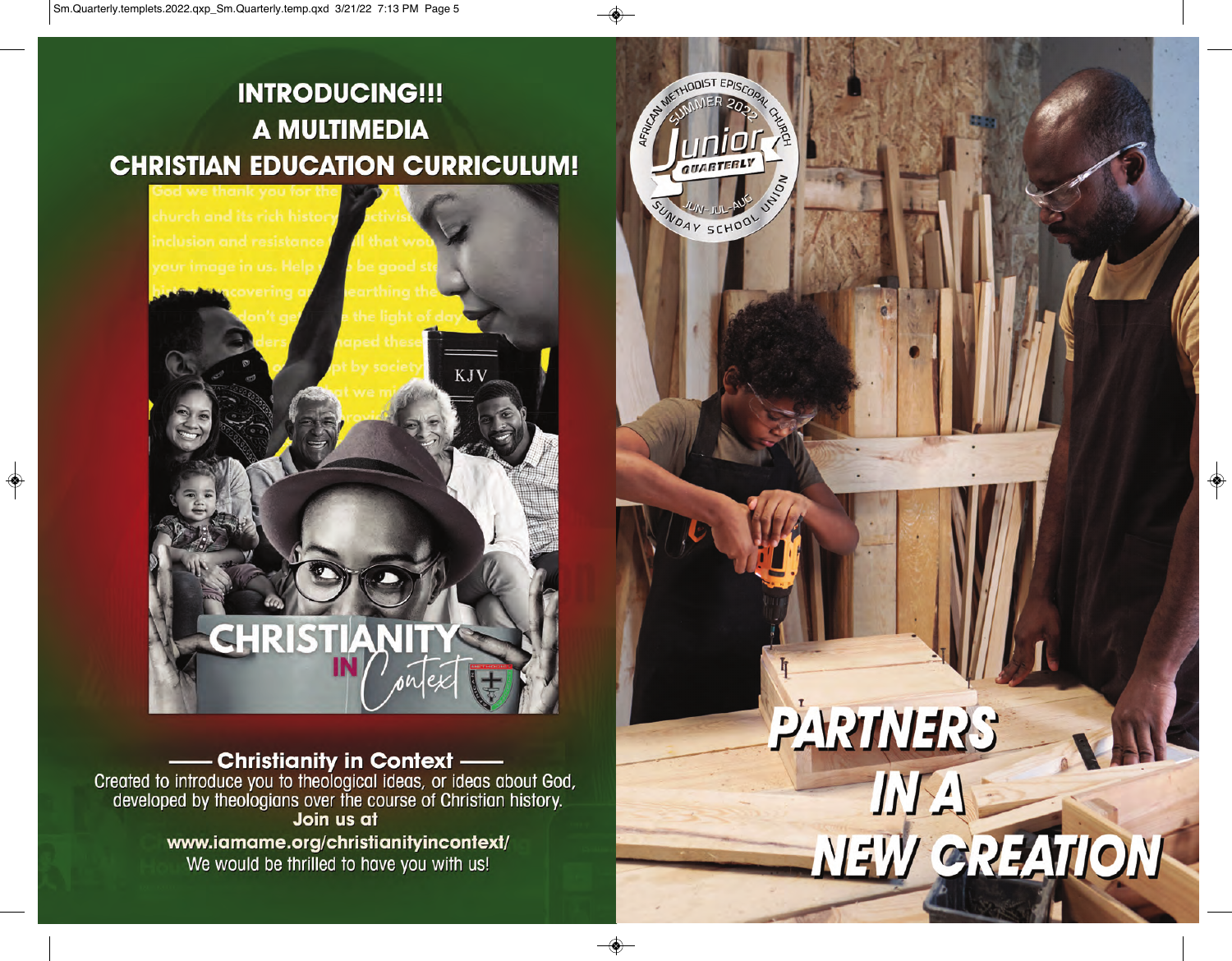## **JUNIOR SCHOLAR SUNDAY SCHOOL QUARTERLY**

**Vol. 59**

#### **Summer Quarter 2022 JUNE, JULY, AUGUST**

**No. 3 Price \$3.89** 

G

———————— **Ages 9-11 (GRADES 4-6)** ————————

**Roderick D. Belin** *President/Publisher*

**Garland F. Pierce** *Executive Director, Department of Christian Education*

> **Andre' Wright** *Chief of Operations*

#### **Cover Design: Orlando Dotson, AMEC Publishing. Copyright © 2022 by AMEC Sunday School Union.**

#### **JUNIOR SCHOLAR SUNDAY SCHOOL QUARTERLY — USPS 288 - 080**

Volume 59, No. 3, June, July, August 2022. An official quarterly of the African Methodist Episcopal Church prepared by the AMEC Sunday School Union. Published quarterly by the AMEC Sunday School Union, 1722 Scovel St., Nashville, TN 37208. Periodicals Postage Paid at Nashville, Tennessee. Copyright © 2022 by AMEC Sunday School Union.

Postmaster: Send address changes to Junior Scholar Sunday School Quarterly, 1722 Scovel St., Nashville, TN 37208.

Junior Scholar Sunday School Quarterly, Volume 59, No. 3, June, July, August 2022 — Lessons based on The International Sunday School Lessons, The International Bible Lessons for Christian Teaching. Copyrighted © 2022 by the Division of Christian Education, National Council of Churches of Christ in the U.S.A.; AMEC Sunday School Union © 2022.

All rights reserved. Used by permission.

For permission to reproduce any material in this publication call (615) 256-5882 or write the Rights and Permissions Department, the AMEC Sunday School Union, 1722 Scovel St., Nashville, TN 37208.

——————————————————————————————— **Entered as Periodicals Postage Paid Matter, March 20, 1942, at the Post Office at Nashville, Tennessee, under the Act of March 3, 1879.**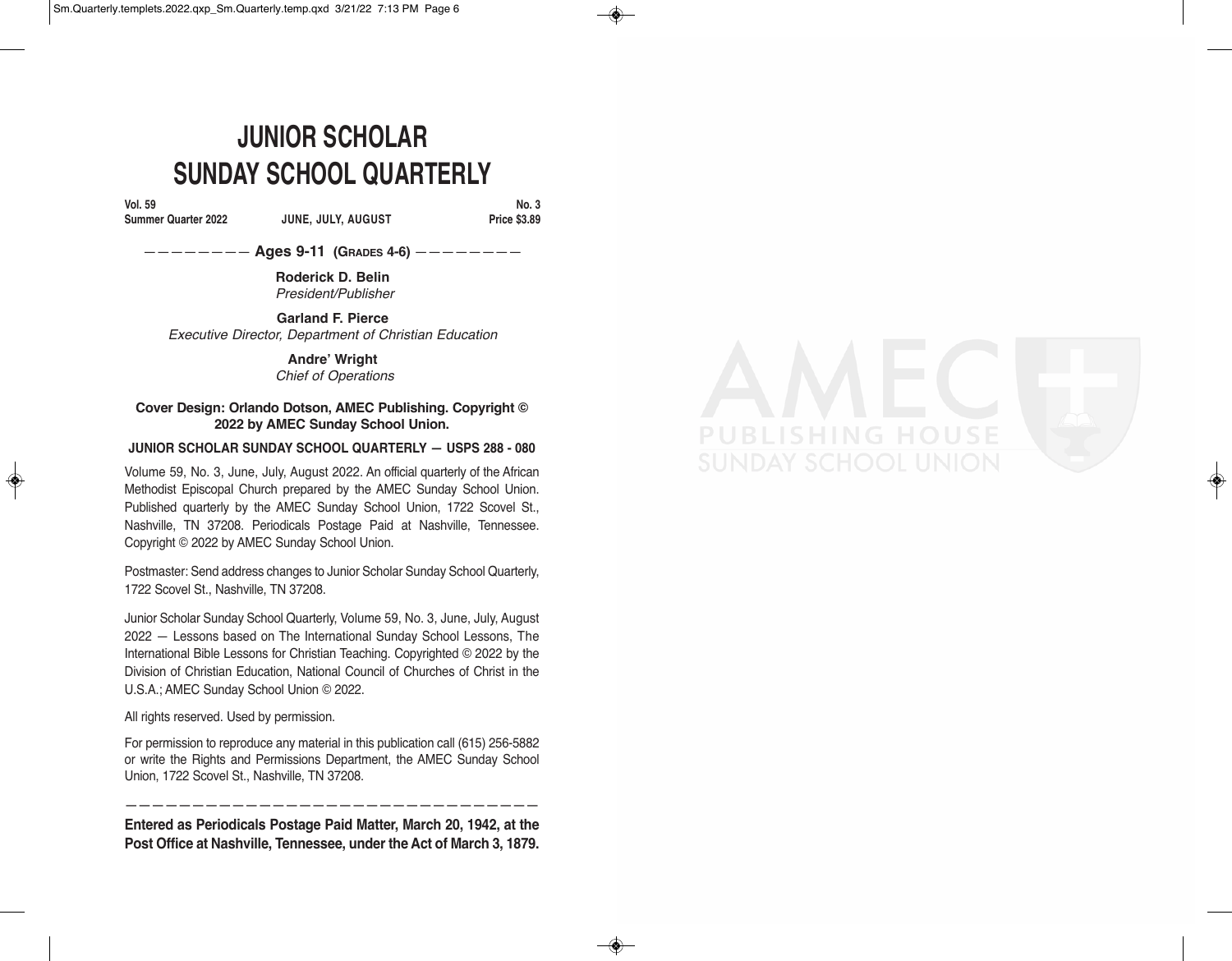## THE ORDER OF SERVICE

- I. Bell tap or organ voluntary as a signal for silence
- II. Singing
- III. The Apostles' Creed
- IV. Prayer, closing with the Lord's Prayer in concert
- V. Singing
- VI. Calling roll of officers and teachers
- VII. Responsive reading of the lesson text by school

VIII.The Decalogue

## **THE LESSON**

- I. Organ interlude while the classes are being arranged
- II. Class study of the lesson
- III. Warning bell—5 minutes
- IV. Closing bell—silence

# **THE CLOSING**

- I. Singing
- II. Review and application of the lesson
- III. Secretary's report
- IV. The Church School Creed
- V. Singing
- VI. Benediction

## **EDITORIAL STAFF**

**Rev. Roderick Belin,** Publisher **Rev. Garland F. Pierce,** Editor, Lessons **Rev. Rachel Williams-Glenn,** Lessons **A. L. Stanfield,** Copy Editor **O. Dotson,** Layout and Design

## **THE APOSTLES' CREED**

I believe in God the Father Almighty, maker of heaven and earth and in Jesus Christ, His only Son, our Lord who was conceived by the Holy Spirit, born of the Virgin Mary, suffered under Pontius Pilate, was crucified, dead and buried; the third day He arose from the dead, He ascended into heaven and sitteth on the right hand of God the Father Almighty; from thence He shall come to judge the quick and the dead. I believe in the Holy Spirit, the Church Universal, the communion of the saints, the forgiveness of sins, the resurrection of the body, and the life everlasting.

### **THE CHURCH SCHOOL CREED**

believe my A.M.E. Church School must grow and grow; and that I must make it a top priority to make it so. Every member a Christian, every Christian a worker, every worker trained so that a worker need not be ashamed. This we ask in Jesus' name.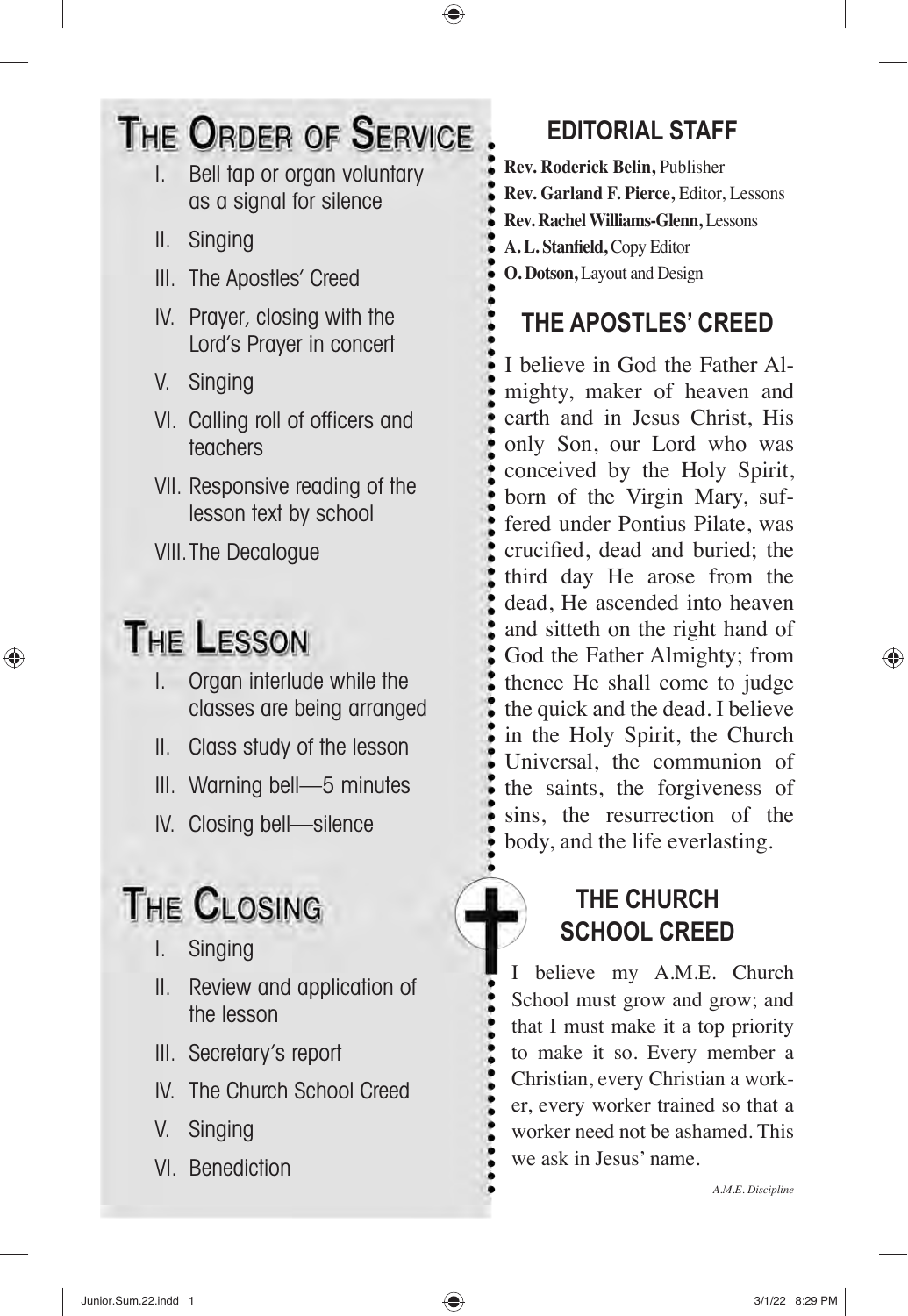Lesson 1 June 5, 2022

## **God Sees Everything**

Lesson Scripture: Isaiah 47 FOCUS SCRIPTURE: ISAIAH 47:10-15

*Key Verse: You felt secure in your wickedness; you said, "No one sees me." Your wisdom and your knowledge led you astray. Isaiah 47:10a*

#### Isaiah 47:10-15 (NRSV)

10 You felt secure in your wickedness; you said, "No one sees me." Your wisdom and your knowledge led you astray, and you said in your heart, "I am, and there is no one besides me."

11 But evil shall come upon you, which you cannot charm away; disaster shall fall upon you, which you will not be able to ward off; and ruin shall come on you suddenly, of which you know nothing.

12 Stand fast in your enchantments and your many sorceries, with which you have labored from your youth; perhaps you may be able to succeed, perhaps you may inspire terror.

13 You are wearied with your many consultations; let those who study the heavens stand up and save you, those who gaze at the stars, and at each new moon predict what shall befall you.

14 See, they are like stubble, the fire consumes them; they cannot deliver themselves from the power of the flame. No coal for warming oneself is this, no fire to sit before!

15 Such to you are those with whom you have labored, who have trafficked with you from your youth; they all wander about in their own paths; there is no one to save you.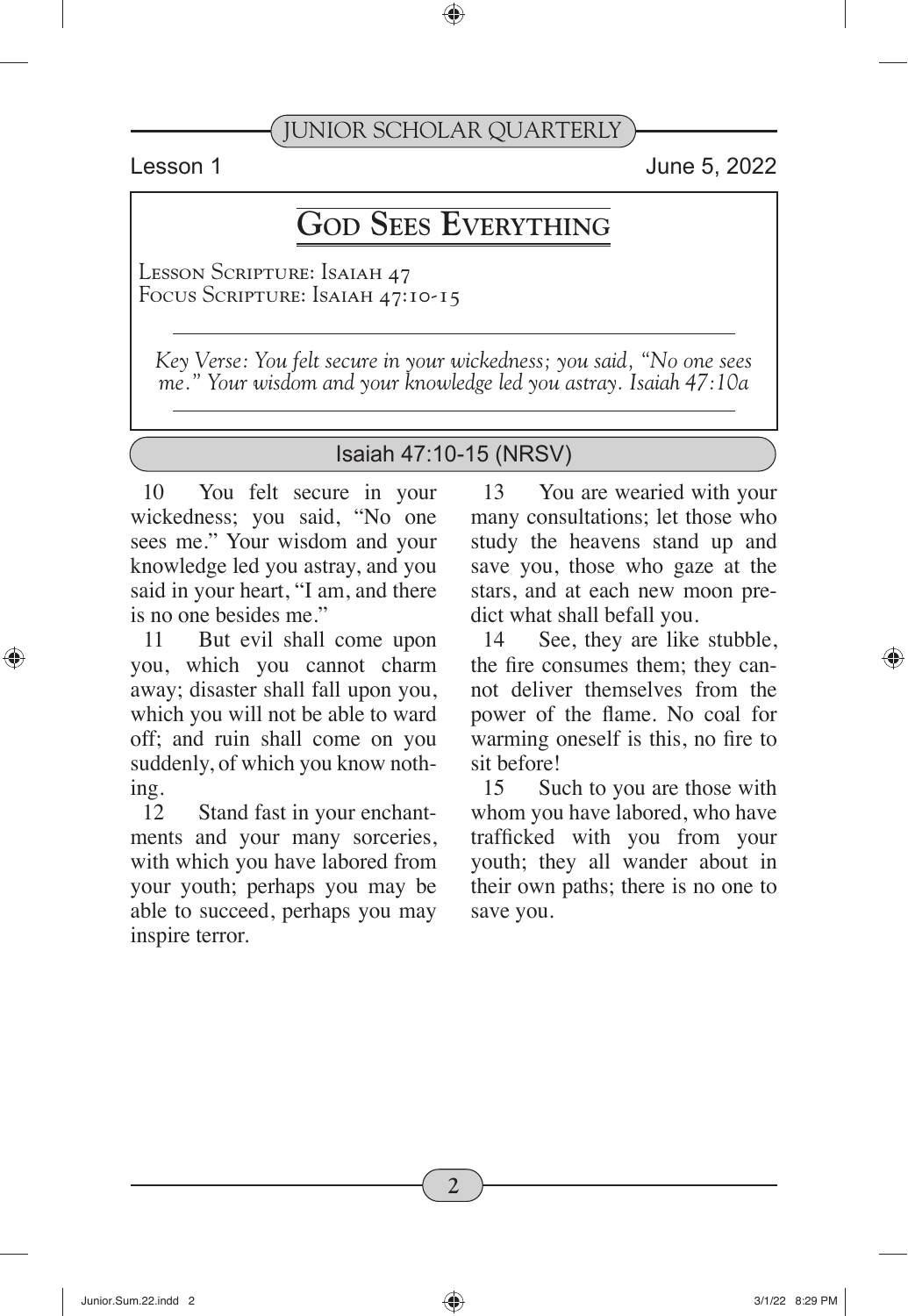## **WORD POWER!!!**

- • **Babylon** The nation that Isaiah said God would use to discipline Judah for worshipping other gods and unjust practices.
- • **"I am, and there is no one besides me"** The phrase God uses to describe God's uniqueness.
- **Consultations** Different "technologies" the Babylonians depended on to help direct their lives (e.g., sorcery, fortune-telling, and astrology).

#### **GETTING READY!!!**

Delancey had a gift with digital technology. Creating eye-popping images and videos came easily even though Delancey wasn't even an adult. There was one problem. Delancey started trusting in her own creativity more than God. Delancey began to brag about being able to do anything with the images and videos she created without getting caught. Last Sunday, Delancey kept Zoom bombing the Sunday service Livestream with videos that caused Facebook to block viewers from watching the service. *Do you think this was a good use of Delancey's gifts? Yes?* □ *No*? □ *Why do you feel this way?* 

#### **INTO GOD'S WORD!!!**

Today's lesson talks about a nation much like Delancey. The country was called Babylon, and the people were called Babylonians. God allowed them to become powerful enough to take over and discipline Judah for worshipping other gods and not treating everyone fairly. But Babylon took this ability too far. They started acting like they could get away with doing whatever they wanted, just like Judah had done.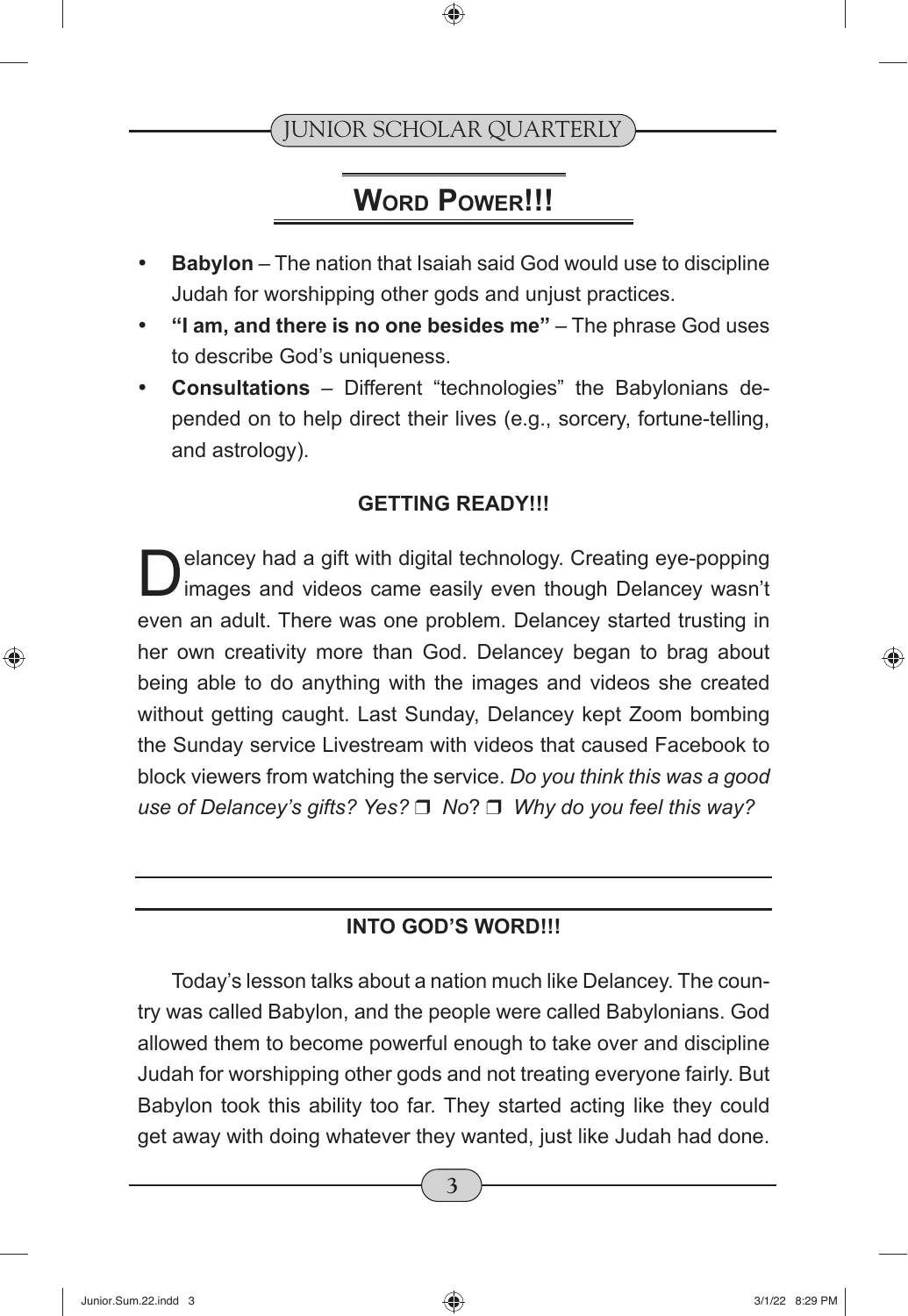Babylon even began making claims about themselves that were only true of God. That's why God stepped in to let us know they weren't really getting away with anything. God saw what they were doing, and God would act to let them know they needed to make a change.

Of course, the amazing thing was that Babylon wasn't even a nation yet when Isaiah shared this message. And, yet, years later, everything happened just like God had Isaiah tell Judah it would. That means the message is a warning to Babylon, Judah, *and* us. It is something God uses to let us know when things need to change around us. It also lets us know what will happen if we act like we don't answer to anyone and ignore God's warning.

**Activity #1: Use the Senses God Gave You.** Your teacher is going to do and/or show different things. As the things happen/are shown, write down/draw or call out the sense (sight, sound, taste, touch, Holy Spirit, etc.) that lets you know something needs to be addressed and/ or changed.



#### **USING GOD'S WORD!!!**

Knowing the best way to use technol-<br>Kogy can be like walking on a tightrope. Maybe that's why most U.S. schools make parents and students sign a "technology

usage" document. They realize that kids need help identifying what's ok and what's not ok when it comes to the technology made available to us.

If we get too dependent on available technology, we'll run into all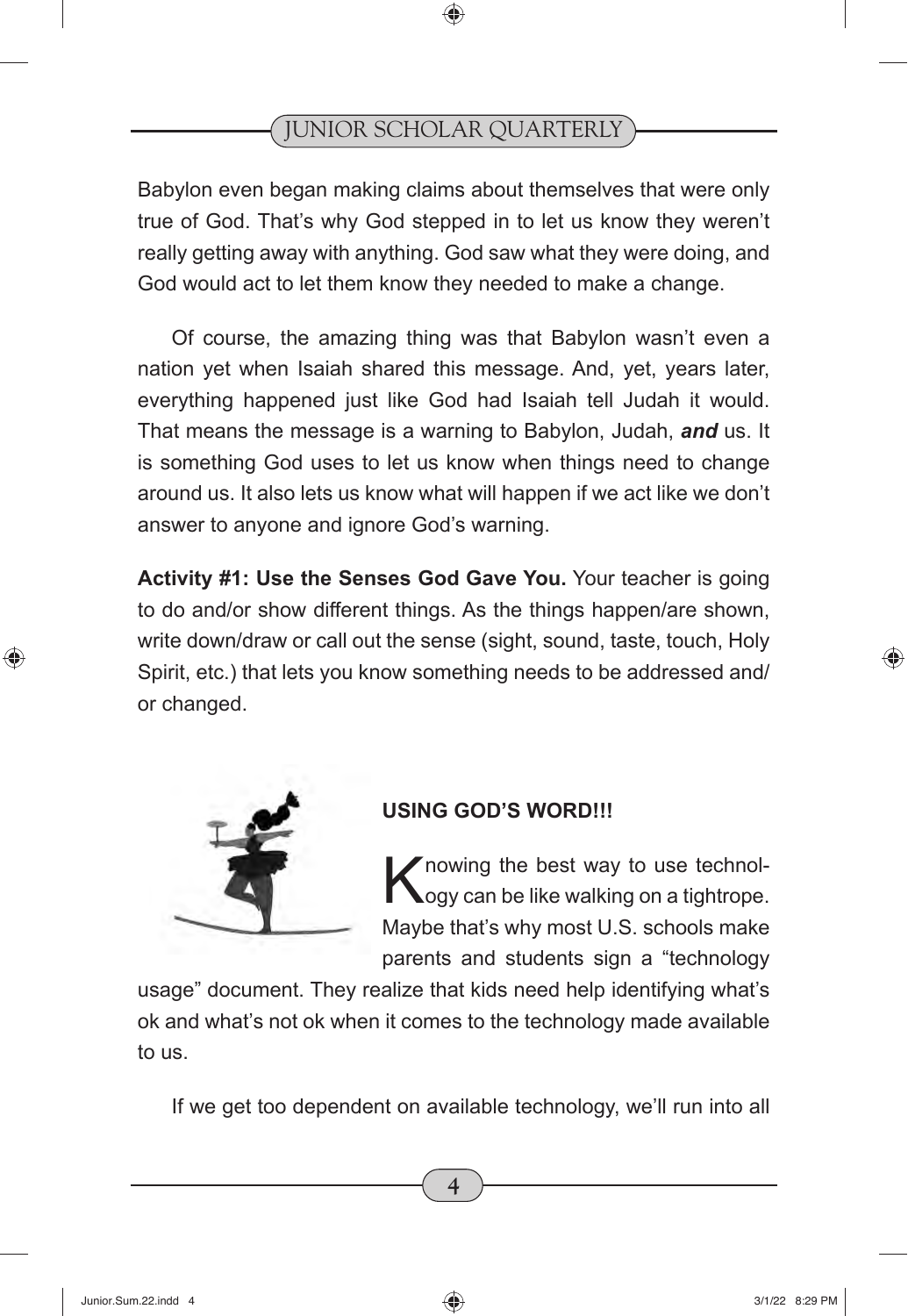kinds of trouble. We forget how to do things without technology. Today, people do internet searches to find out information about nearby places. Likewise, students use the internet to do research on school topics or learn what words mean. If your internet went down, how would you find that same information? Well, you could get a book or magazine from a library on the school topic. You could also open up a paper dictionary to learn what the words mean.

We can also mess up our relationships with God and others. We can spend so much time on our technology that we stop making meaningful connections with others. We might even start taking them for granted and miss the signs that they're hurting. That's why we need to pay attention when we learn that we're misusing our technology.

**Activity #2: Good and Bad Use of Technology Board.** Use the poster board to create a "Good and Bad Use of Technology" board. When you're done, share ways to make amends if you've misused your technology.

#### **REMIX!!!**

We have access to lots of things that make life easier, but we shouldn't trust those things more than we trust God. When we have special gifts and talents, we shouldn't let that go to our heads. And if either of these things happens, we should expect God to let us know when we need to change our ways. Then we should make the necessary changes so that our relationship with God and others isn't permanently damaged.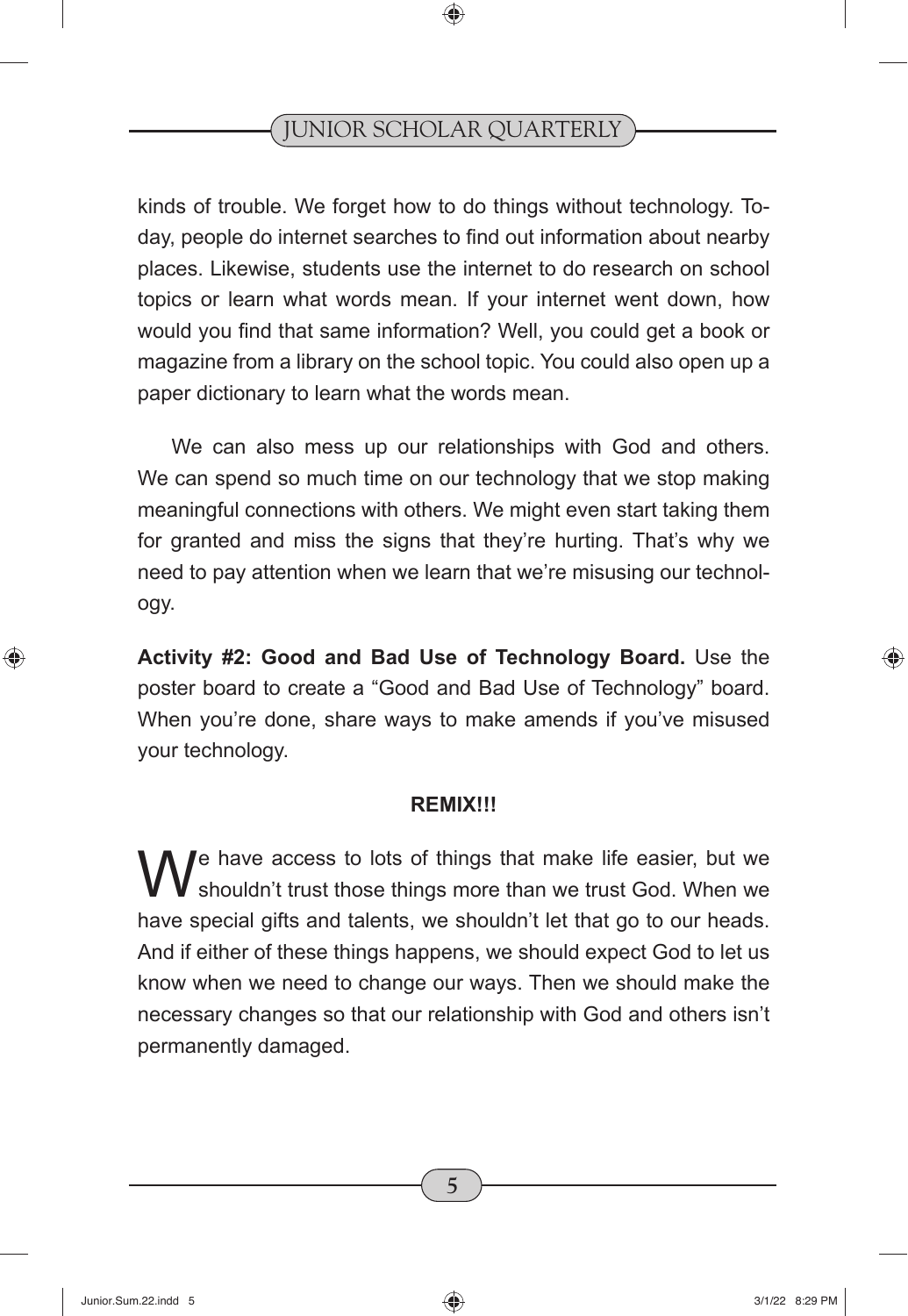#### **PRAISE THE LORD!!!**

All-Seeing God,

Thank you for reminding us that you alone deserve our unwavering trust.

Please keep reminding us that no one gets away with abusing their power.

Show us when we're trusting in our human "technology" more than you.

And we'll make the needed change to get right with you. In Jesus' name. Amen.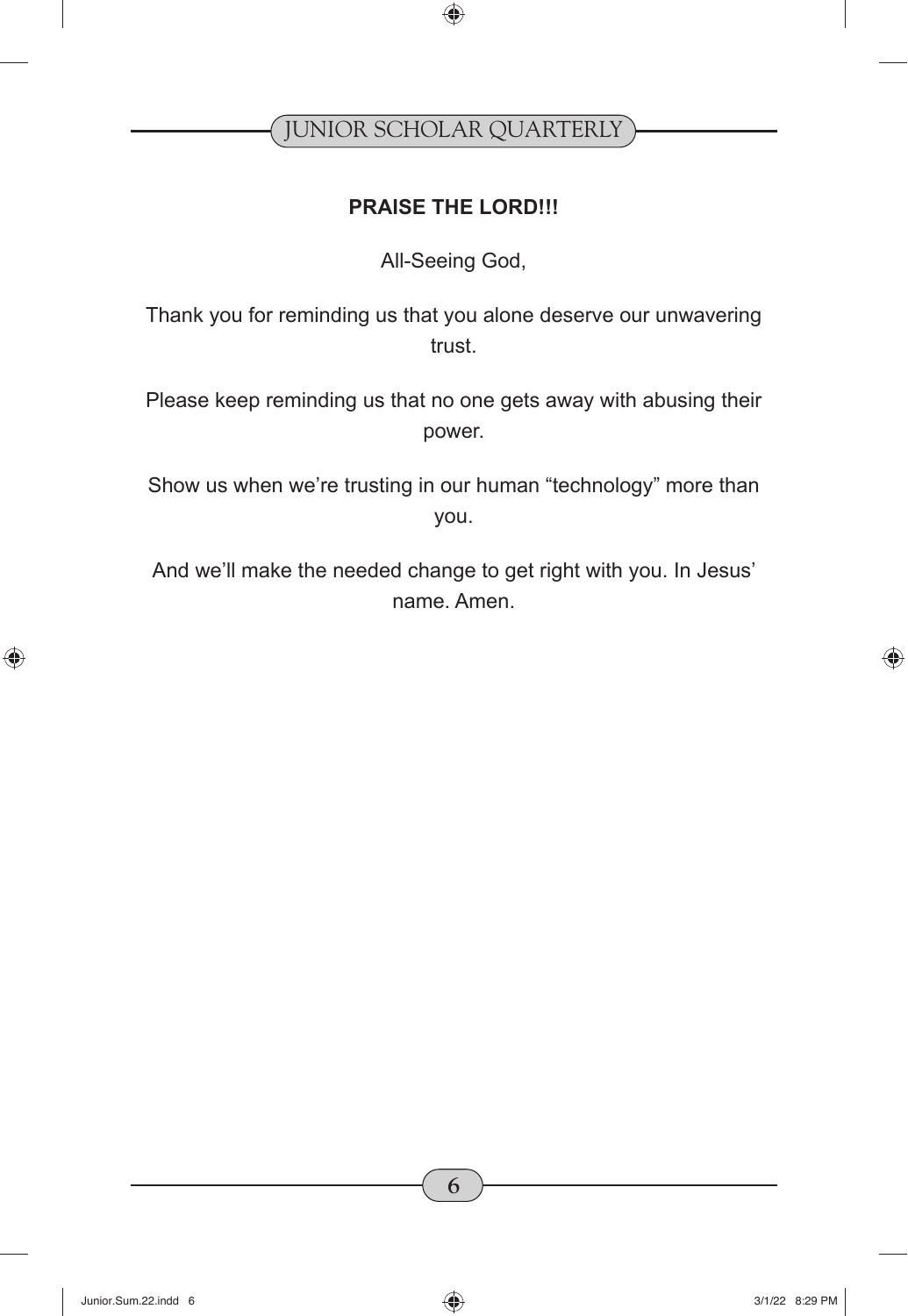Lesson 2 June 12, 2022

## **God Will Make Things Better**

LESSON SCRIPTURE: ISAIAH 49:1-17 Focus Scripture: Isaiah 49:1-11

*Key Verse: In a time of favor I have answered you, on a day of salvation I have helped you. Isaiah 49:8*

#### Isaiah 49:1-11 (NRSV)

1 Listen to me, O coastlands, pay attention, you peoples from far away! The Lord called me before I was born, while I was in my mother's womb he named me.

2 He made my mouth like a sharp sword, in the shadow of his hand he hid me; he made me a polished arrow, in his quiver he hid me away.

And he said to me, "You are my servant, Israel, in whom I will be glorified."

But I said, "I have labored in vain, I have spent my strength for nothing and vanity; yet surely my cause is with the Lord, and my reward with my God."

5 And now the Lord says, who formed me in the womb to be his servant, to bring Jacob back to him, and that Israel might be gathered to him, for I am honored in the sight of the Lord, and my God has become my strength—

6 he says, "It is too light a thing that you should be my servant to raise up the tribes of Jacob and to restore the survivors

of Israel; I will give you as a light to the nations, that my salvation may reach to the end of the earth."

Thus says the Lord, the Redeemer of Israel and his Holy One, to one deeply despised, abhorred by the nations, the slave of rulers, "Kings shall see and stand up, princes, and they shall prostrate themselves, because of the Lord, who is faithful, the Holy One of Israel, who has chosen you."

8 Thus says the Lord: In a time of favor I have answered you, on a day of salvation I have helped you; I have kept you and given you as a covenant to the people, to establish the land, to apportion the desolate heritages;

saying to the prisoners, "Come out," to those who are in darkness, "Show yourselves." They shall feed along the ways, on all the bare heights shall be their pasture;

10 they shall not hunger or thirst, neither scorching wind nor sun shall strike them down, for he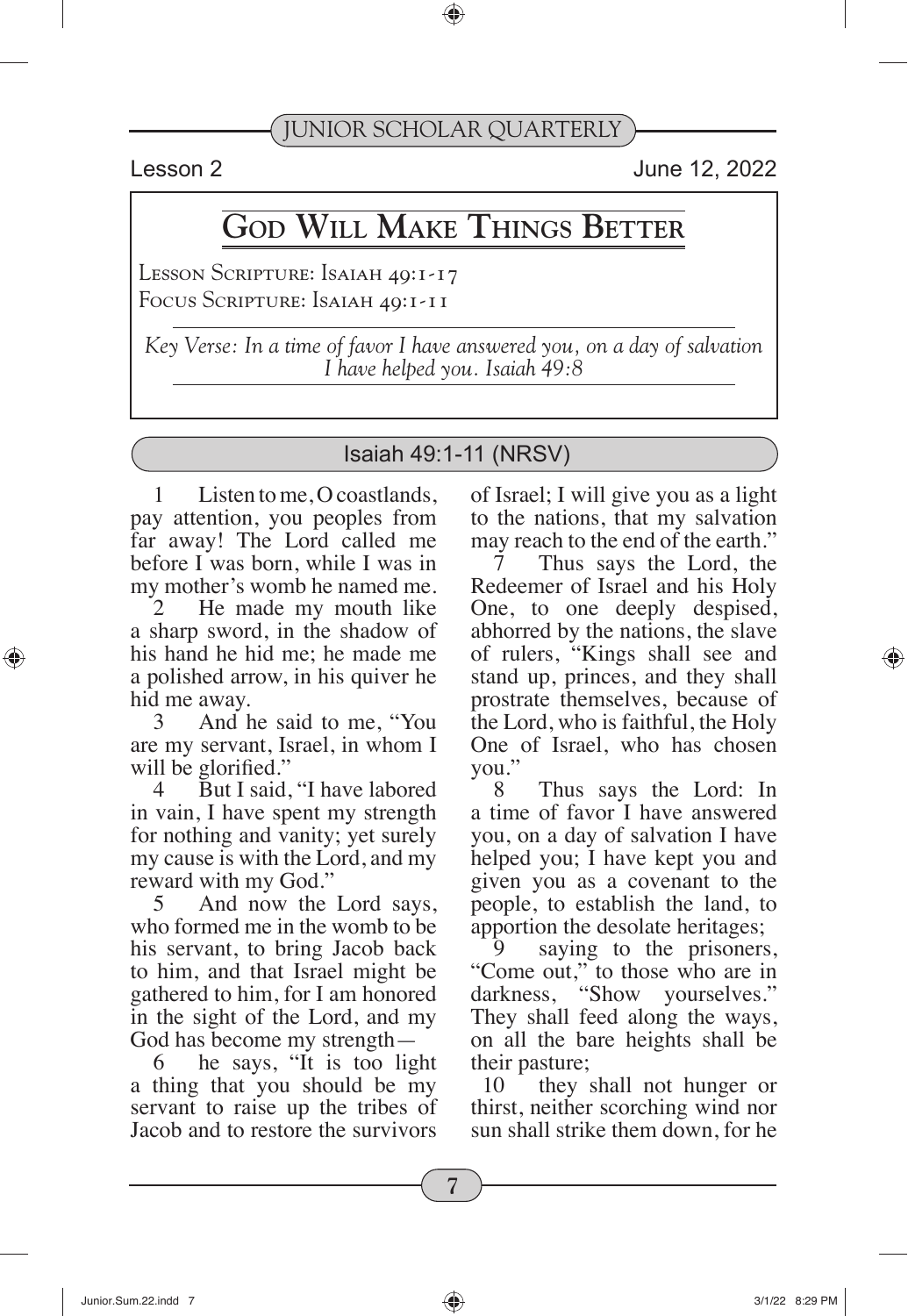who has pity on them will lead them, and by springs of water will guide them.

11 And I will turn all my mountains into a road, and my highways shall be raised up.

## **WORD POWER!!!**

- **Shadow of His Hand** Code words for "being safe and protected."
- **Nations** Groups of people who share a common history and/or belief system.
- **Prostrate** Bowing low to the ground to honor someone.

#### **GETTING READY!!!**

"his Little Light of Mine" was Evie's favorite song. She loved the beat. She loved how easy it was to sing. And she loved the message. Her favorite verse was the one that says, "God gave me this light, so I'm gonna let it shine." When asked why she liked it so much, Evie said it reminded her that God gave all believers something that God meant for them to share with others. God gave us hope so we could give hope. God gave us grace so we could offer grace. God gave us forgiveness so we could forgive. If you agree with Evie, make a list of some godly messages you can share with others while "This Little Light of Mine" plays in the background. "

#### **INTO GOD'S WORD!!!**

Today's lesson reminds us that Evie's right. God does have a mes-<br>sage that God wants all of creation to hear. Everyone can have a tight relationship, but everyone doesn't know it. Some people think they've made mistakes that ban them from being close with God. Others never knew God wanted to be close to them in the first place.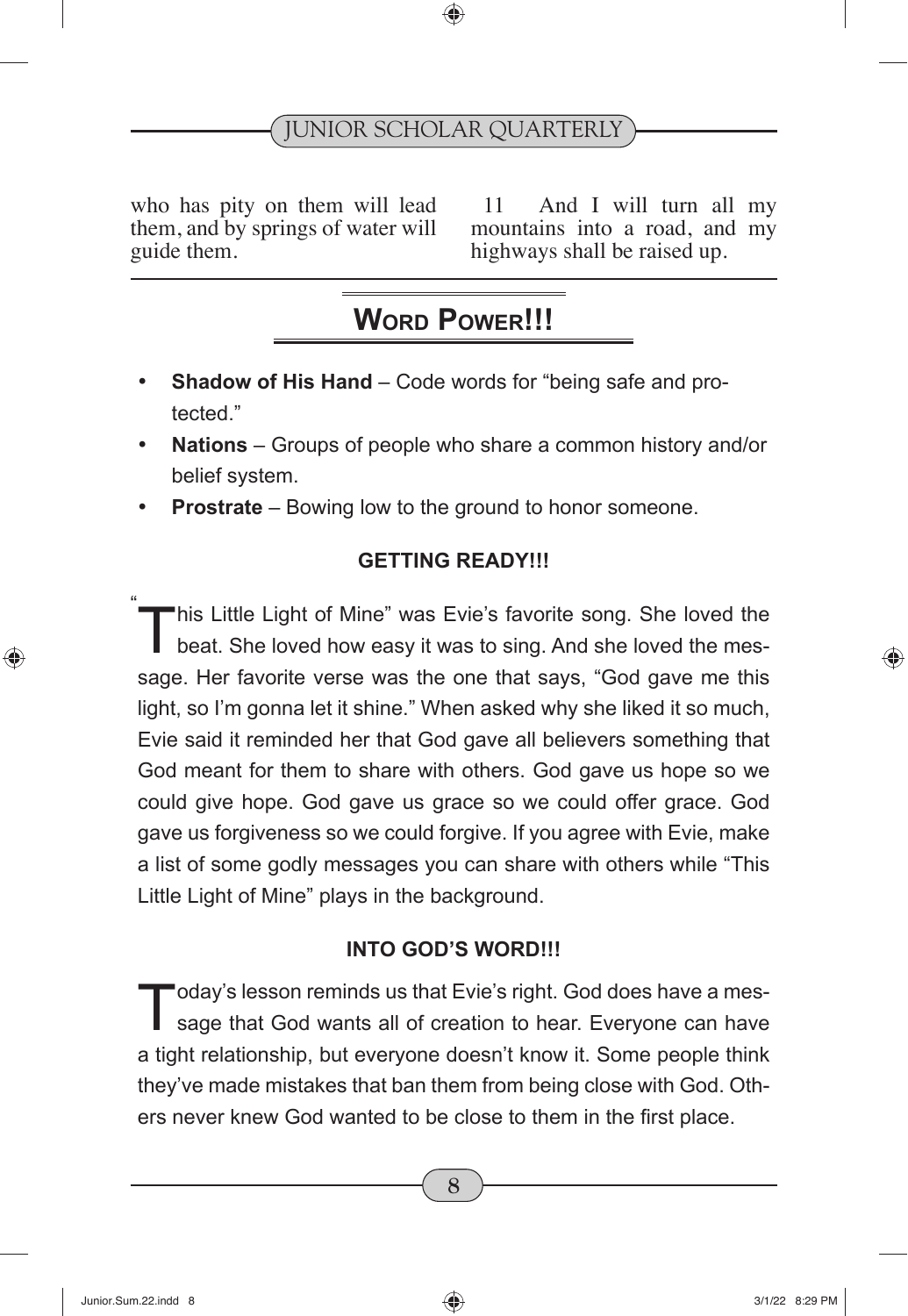That's why today's lesson is filled with invitations, comforting images, and promises of something better. God's letting us know that God will give us whatever we need to finish what we start for God. God will protect us. God will strengthen us. God will even use us to make a godly difference in the world if we become one of God's servants. So, let's do our part as individuals and entire communities. Let's take God's message to the world. Let's be God's light to the nations, and let's do it in the ways that best fit each of us.

**Activity #1 – Letting the Light Shine.** Look at the lighthouse lights, ring L.E.D. lights, car headlights, birthday candles, and flashlights that you're shown. Use the space below to describe when each type of light is helpful. Now, think of a way that your church can make a godly difference in the world.

| <u> 1989 - Johann John Harry Harry Harry Harry Harry Harry Harry Harry Harry Harry Harry Harry Harry Harry Harry</u> |
|----------------------------------------------------------------------------------------------------------------------|
|                                                                                                                      |
| 6. My church community can let the world know God's got some-                                                        |

thing better for them by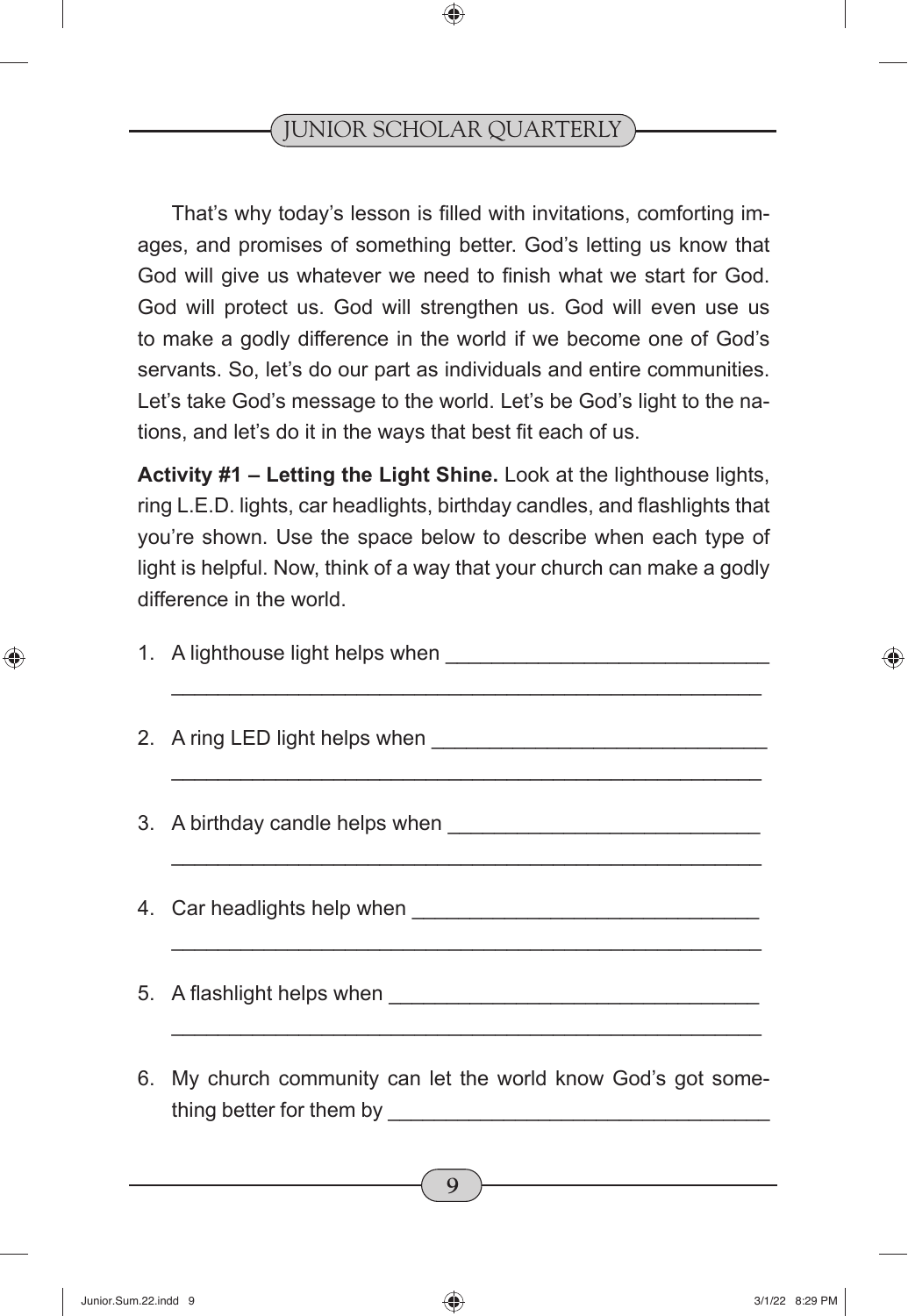\_\_\_\_\_\_\_\_\_\_\_\_\_\_\_\_\_\_\_\_\_\_\_\_\_\_\_\_\_\_\_\_\_\_\_\_\_\_\_\_\_\_\_\_\_\_\_\_\_\_\_

\_\_\_\_\_\_\_\_\_\_\_\_\_\_\_\_\_\_\_\_\_\_\_\_\_\_\_\_\_\_\_\_\_\_\_\_\_\_\_\_\_\_\_\_\_\_\_\_\_\_\_ \_\_\_\_\_\_\_\_\_\_\_\_\_\_\_\_\_\_\_\_\_\_\_\_\_\_\_\_\_\_\_\_\_\_\_\_\_\_\_\_\_\_\_\_\_\_\_\_\_\_\_

\_\_\_\_\_\_\_\_\_\_\_\_\_\_\_\_\_\_\_\_\_\_\_\_\_\_\_\_\_\_\_\_\_\_\_\_\_\_\_\_\_\_\_\_\_\_\_\_\_\_\_ \_\_\_\_\_\_\_\_\_\_\_\_\_\_\_\_\_\_\_\_\_\_\_\_\_\_\_\_\_\_\_\_\_\_\_\_\_\_\_\_\_\_\_\_\_\_\_\_\_\_\_

#### **USING GOD'S WORD!!!**

Marvel characters tend to be complicated. The s/heroes must of-<br>ten push through challenges before they can fully embrace their good guy/girl role. Some have family drama. Others do a bad job of balancing their wants with what the world needs. Usually, someone or something comes into the s/hero's life that helps them know there's a better way.

Being God's servant and messenger to the world can be like being a Marvel s/hero. Life can get in the way and keep us from finishing what we start for God. That's why God gives us people like the *Suffering Servant* in today's lesson. People like that are the voice that calls people to God. They are the voice that reminds folks that God doesn't give up on anybody. They are also the voice that encourages God's people to keep trusting in God when they get discouraged. In other words, they remind us that God chose us for a reason AND that God's not giving up on us. Therefore, we can't give up, either.

**Activity #2: All for Me.** Each of the messages below tell us something God does to help us finish what we start for God. Can you unscramble them?

- 1. WASOHD FO SIH ANDH
- 2. WRDERA SI WIHT GDO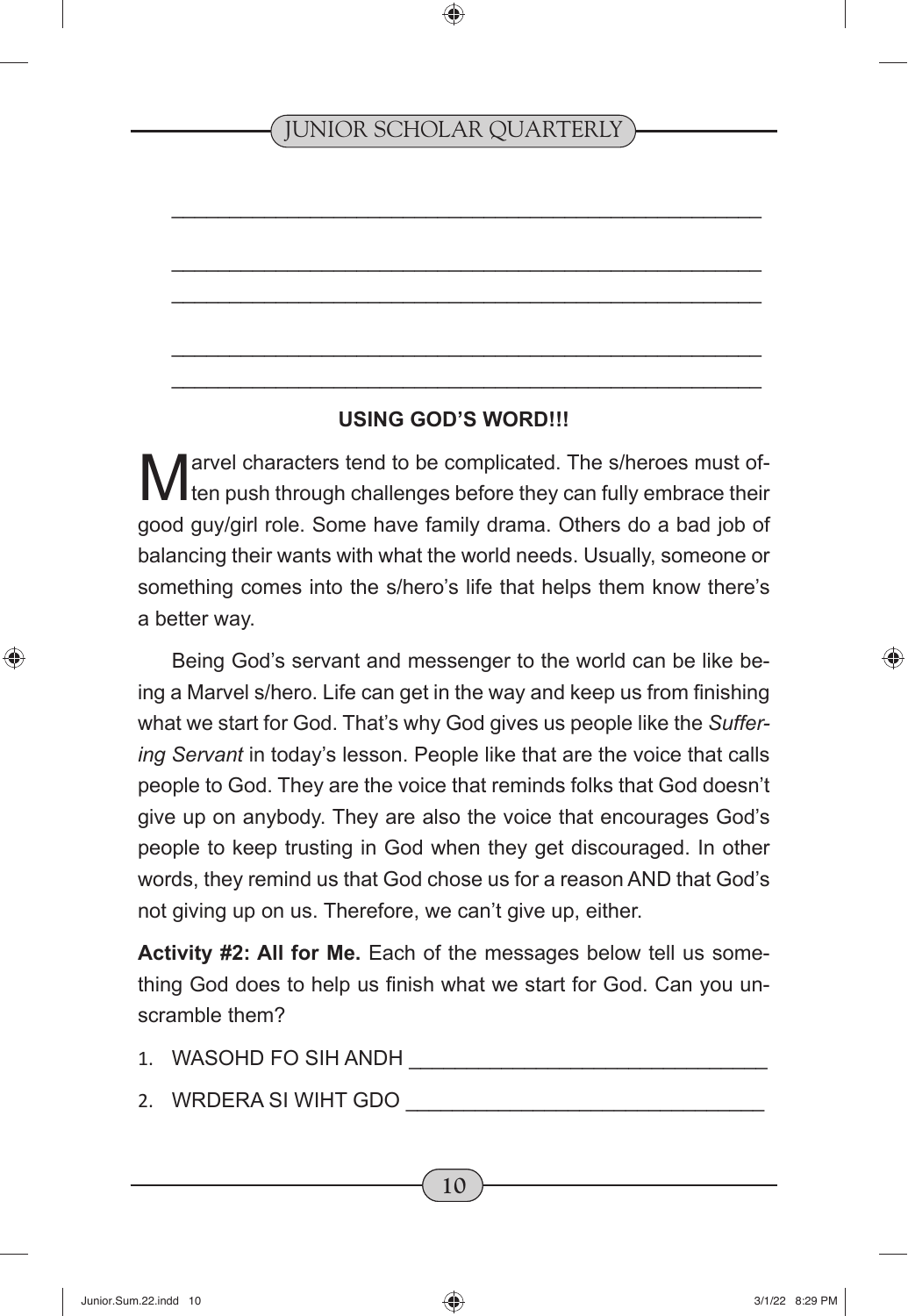| 8. PHLES EM DLAE |
|------------------|

#### **REMIX!!!**

God's given all of us a special message to share with others.<br>God's also given all of us a way to share it. Some of us will sing about it. Some of us will talk about it. Some of us will dance about it. Some of us will write stories about it. Some of us will play music about it. Some of us will draw pictures about it. Some will do it alone. Some will do it in groups. Some will do it both ways. The question is: will you be one of those who let their light shine?

#### **PRAISE THE LORD!!!**

I've got your light And I'm gonna let it shine bright. Calling out to the world Telling other boys and girls: "God is gonna make things right Keep us safe both day and night Give us love and hope and peace So come to God and get your release."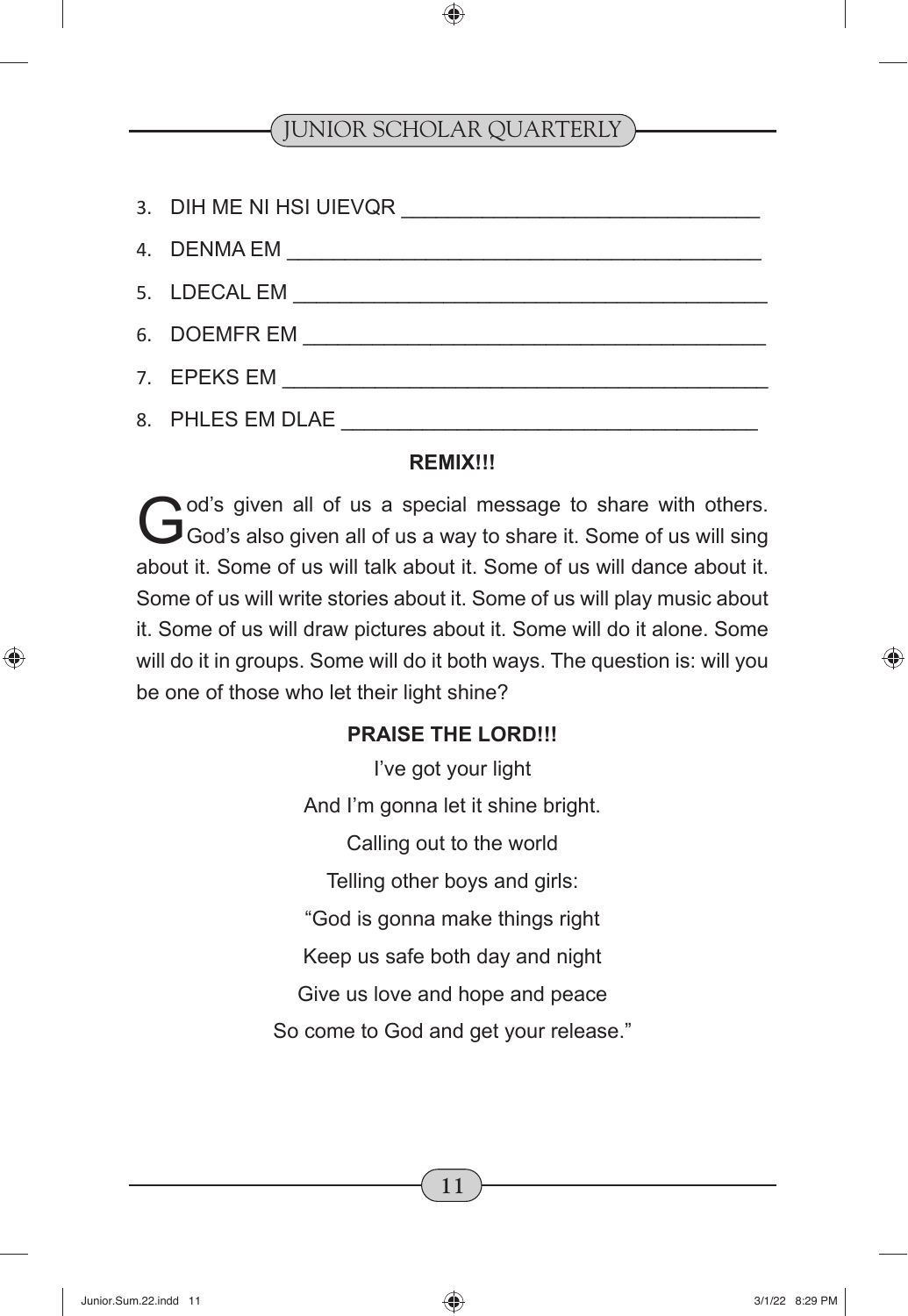Lesson 3 June 19, 2022

## **God Gives a Better Life**

Lesson Scripture: Isaiah 49:18-26 FOCUS SCRIPTURE: ISAIAH 49:18-23

*Key Verse: Thus says the Lord God: I will soon lift up my hand to the nations, and raise my signal to the peoples. Isaiah 49:22a*

#### Isaiah 49:18-23 (NRSV)

18 Lift up your eyes all around and see; they all gather, they come to you. As I live, says the Lord, you shall put all of them on like an ornament, and like a bride you shall bind them on.

19 Surely your waste and your desolate places and your devastated land—surely now you will be too crowded for your inhabitants, and those who swallowed you up will be far away.

20 The children born in the time of your bereavement will yet say in your hearing: "The place is too crowded for me; make room for me to settle."

21 Then you will say in your heart, "Who has borne me these? I was bereaved and barren, exiled and put away—so who has reared these? I was left all alone—where then have these come from?"

22 Thus says the Lord God: I will soon lift up my hand to the nations, and raise my signal to the peoples; and they shall bring your sons in their bosom, and your daughters shall be carried on their shoulders.

23 Kings shall be your foster fathers, and their queens your nursing mothers. With their faces to the ground they shall bow down to you, and lick the dust of your feet. Then you will know that I am the Lord; those who wait for me shall not be put to shame.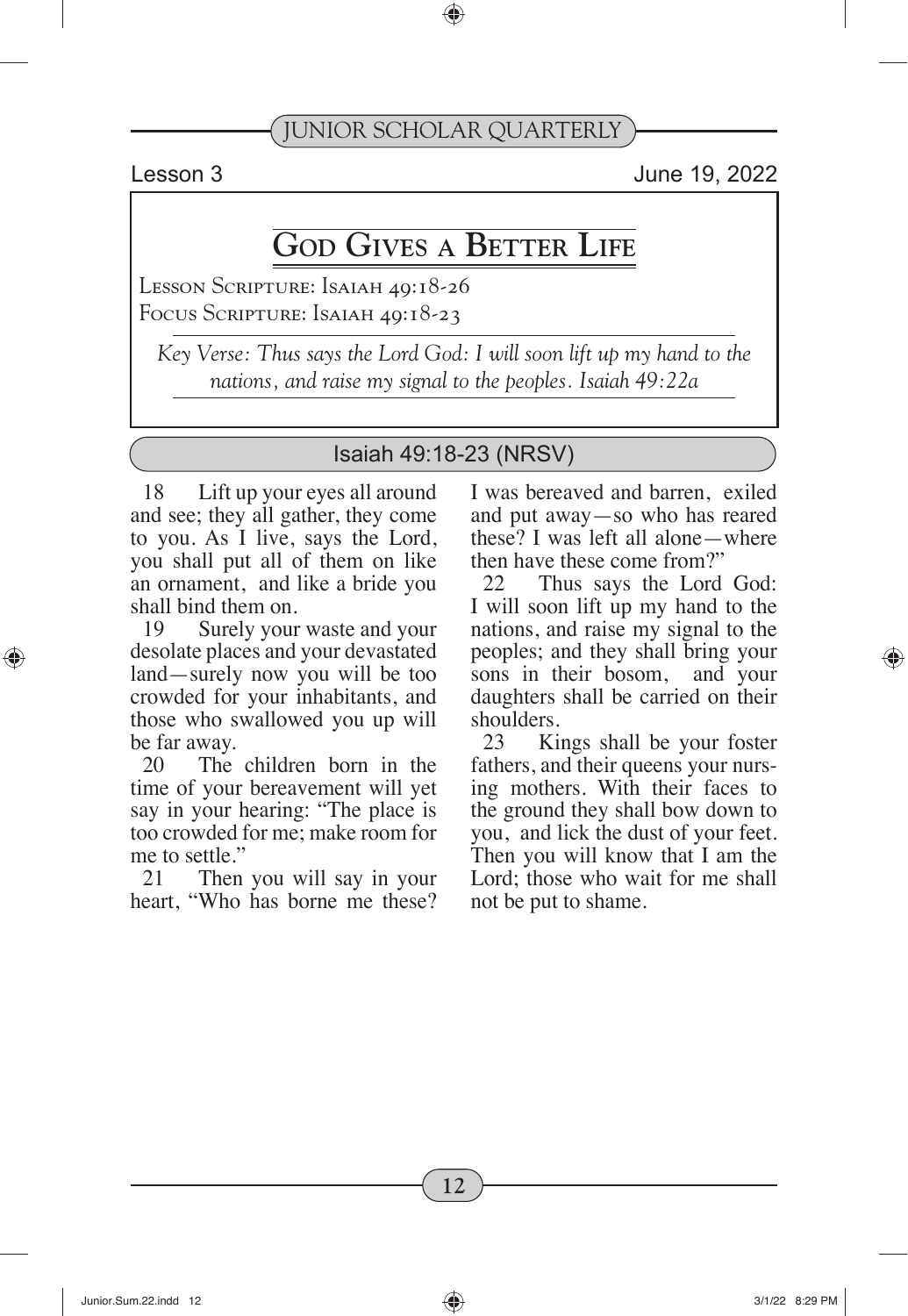## **WORD POWER!!!**

- **Lift Up Your Eves** Look deeper.
- **Desolate Places** Places left in ruins when the Israelites had to relocate to Babylon.
- **Time of Your Bereavement** Time spent being disciplined by God.
- **Put to Shame** Disappointed.

#### **GETTING READY!!!**

The youth ministry at Bethany's church used to include more than<br>Y.P.D. and Sunday school when Bethany's grandparents and mom were young. Then the church started having problems attracting young people and leaders with a heart for youth ministry. Soon, only two ministries were left: the Y.P.D. and one kid's Sunday school class. That made Bethany sad, so she prayed for a change.

Now, God seemed to have answered her prayers. New ministries were starting, like game night and talk-back sessions. They made room for lots of new ministries, and new kids were getting involved. But Bethany had mixed feelings about the changes. She was happy for the new kids but felt like she was being ignored. She said something to a youth ministry leader, who helped her see she was included in the new changes. She even joined the praise dance ministry. Use the box on the following page to describe the feelings Bethany shared on the left side and how you think the team helped her on the right side. (*Hint: Use stickers, emojis, and art supplies or just make a list*.)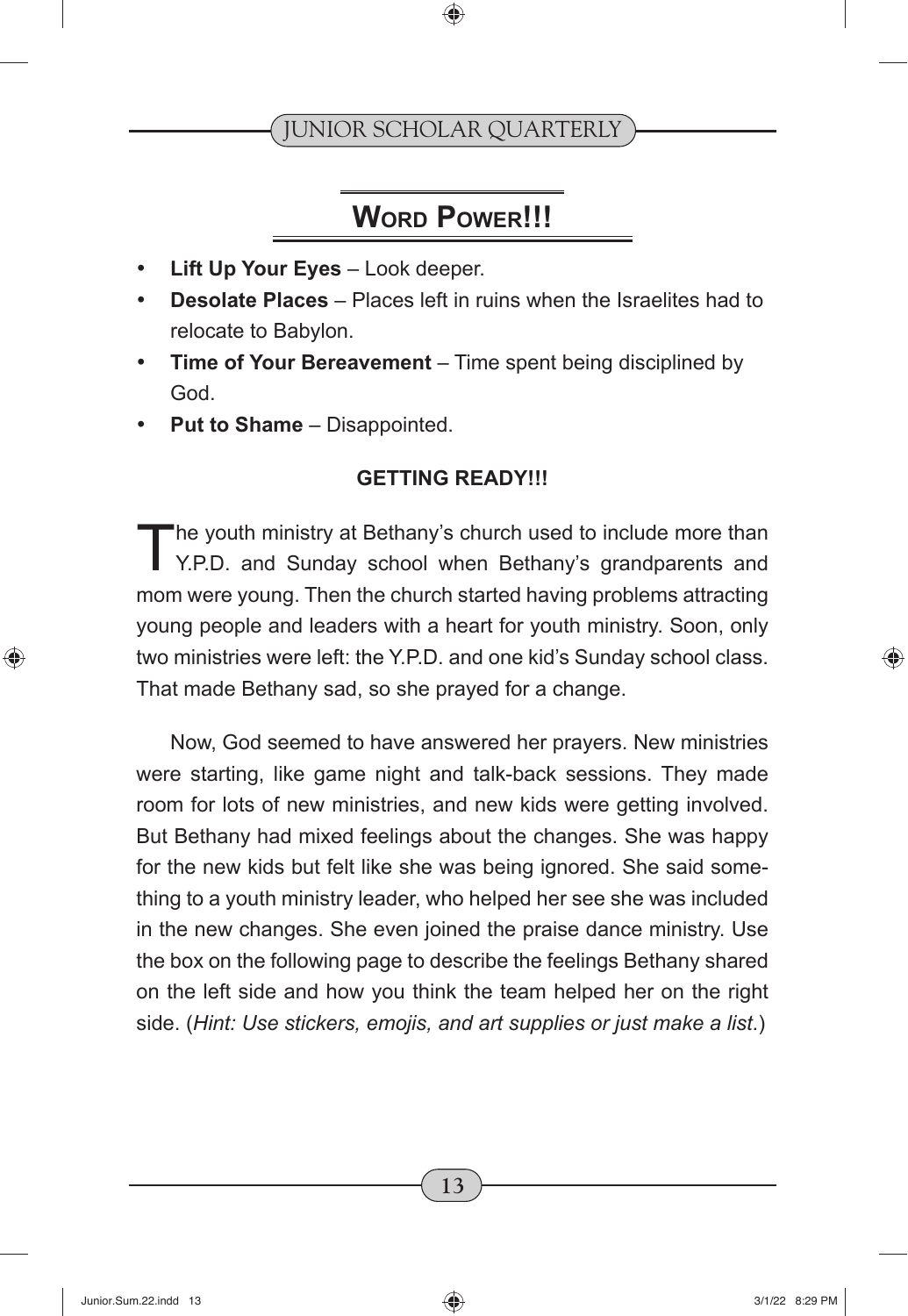| <b>Bethany's Feelings</b> | <b>Helpful Response</b> |
|---------------------------|-------------------------|
|                           |                         |
|                           |                         |
|                           |                         |
|                           |                         |
|                           |                         |
|                           |                         |
|                           |                         |
|                           |                         |

#### **INTO GOD'S WORD!!!**

Would you be surprised to hear that the Israelites felt a little like<br>Bethany? In the verses between last week's lesson and this week's lesson, they accuse God of forgetting about them. It's almost like they're afraid of being replaced by the nations that God is now attracting. That's why God reassures them that they're not being replaced, overlooked, or left out.

God lets them know that God's plan includes them *and* the other nations. God does some amazing things to prove they haven't been left behind, abandoned, or forgotten. God uses the very places that shouldn't be usable anymore to house family members from different age groups in the same space. God has people who are usually served by the Israelites act as caregivers. In other words, God does things that should be impossible so that the Israelites can accept that they're included in the better life God's promising.

**Activity #1: Weird, Strange, and Wonderful Reversals.** Look back at today's lesson. Fill each box on the following page with what the Israelites' experience before and after God flips the *Better Days Switch*.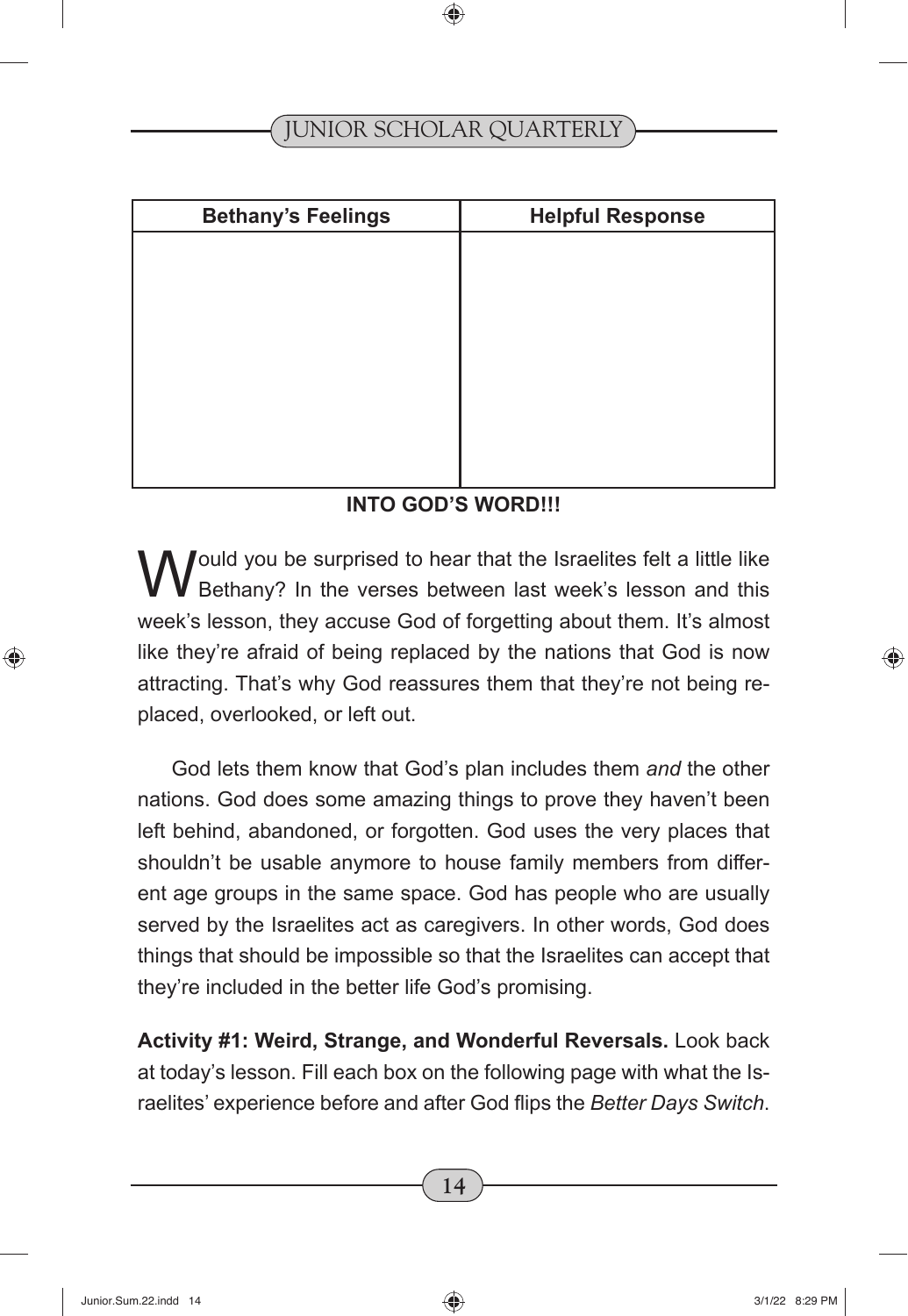Before the Flip After the Flip

1. Our homes are in ruins 1. Everybody gets their own *home*



Better Days Switch

#### **USING GOD'S WORD!!!**



Sometimes we forget that even welcome changes can be hard to adjust to, especially if the good changes affect someone else before they affect us. That's what happened for Sheldon Cooper in an episode of *Young Sheldon*. His older brother had made a decision that led him to move out of

the family home. Then his twin sister came up with the idea that would help the other brother move back in *and* give each child their own room. Each child having their own space sounds like a win-win at first. It means the family can live a better life together.